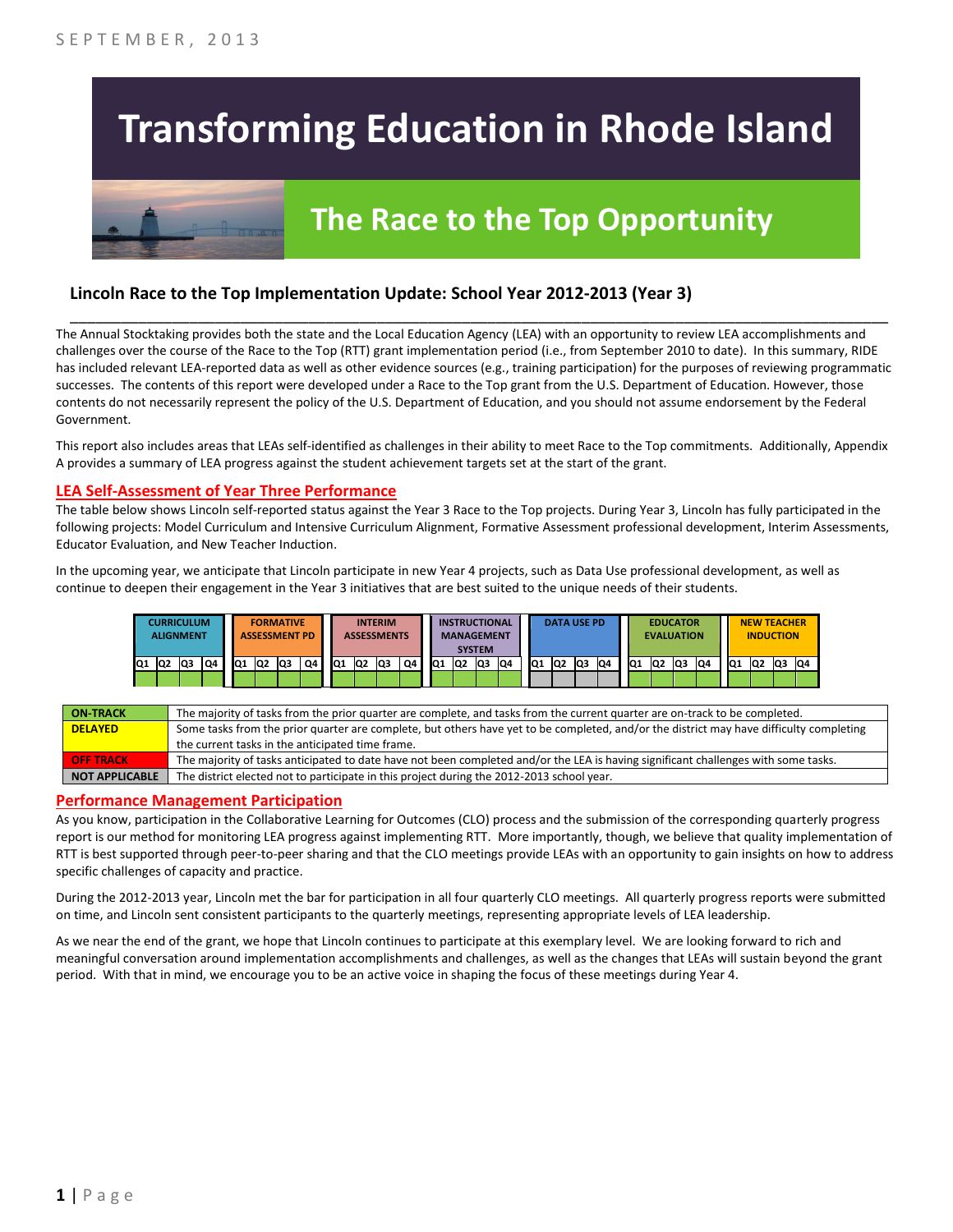#### **System of Support 1: Standards and Curriculum**

Based on the quarterly progress reports submitted by Lincoln, as well as participation in additional applicable activities through the end of the 2012-2013 school year, we have assessed the district as 'on track (green),' 'delayed (yellow),' 'off track/at risk (red)', or 'not applicable (grey) on each of the Year 3 System of Support 1 scope of work tasks for Race to the Top. This assessment is reflected in the table below. Please note that further description of these statuses can be found on page one of this report.

RIDE would like to commend Lincoln on its efforts to expand and deepen educator and administrator knowledge of the Common Core State Standards (CCSS). In its progress reports, Lincoln noted that administrators and teachers continued to participate in RIDE workshops on key instructional shifts in the CCSS. In their quarterly progress update report, Lincoln noted that part of the curriculum work being done in the district was to identify resources in English language arts that will cross into other content areas in an effort to create continuity of nonfiction text. Teachers in the district also worked together to pilot a K-5 standards-based report card.

In the 2012-2013 school year, Lincoln continued to make significant progress against implementing a guaranteed and viable curriculum aligned to the new CCSS. The district utilized a process unique to Lincoln to develop and write their curriculum. The process was facilitated by two strong ELA teacher leaders, and utilized many of the resources and videos available through the RIDE website. Teachers wrote the curriculum in parallel to participating in an in-depth study of the ELA Common Core State Standards, and piloted the units of study during the 2012-2013 school year. Additionally, the K-12 mathematics curriculum was implemented during this past school year. In preparation for that implementation, teachers in both ELA and mathematics developed common summative, interim, and formative assessments aligned to the curriculum for use by teachers during the 2012-2013 school year.

In their quarterly progress update report, Lincoln noted that they were able to implement the K-12 curriculum that they wrote in conjunction with the Dana Center and other districts. To support that implementation, teachers attended content training sessions to improve their knowledge of science concepts and skills. The social studies curriculum writing sessions began in summer 2013 and will continue through the 2013-2014 school year.

We commend Lincoln on their work in this area, and are happy to hear that Lincoln has customized the curriculum writing process to meet the unique needs of their district. We look forward to hearing about additional opportunities that Lincoln has created for further collaboration within their district as well as their experience in implementing an aligned comprehensive assessment system.

| Intensive Curriculum Alignment and Model Curriculum Development                                                                                                                                                                                           | Year 3:SY12-13 |                                         |                                         |        |  |  |
|-----------------------------------------------------------------------------------------------------------------------------------------------------------------------------------------------------------------------------------------------------------|----------------|-----------------------------------------|-----------------------------------------|--------|--|--|
|                                                                                                                                                                                                                                                           | Q <sub>1</sub> | Q <sub>2</sub>                          | Q <sub>3</sub>                          | Q4     |  |  |
| Develop and communicate a multi-year Transition Plan for the Common Core State Standards implementation, including clear<br>expectations for school level transition benchmarks and a plan for developing a curriculum aligned to the CCSS in grades K-12 |                | Modify as Modify as Modify as<br>needed | needed                                  | needed |  |  |
| Identify opportunities for educators to work collaboratively to deepen understanding of CCSS (e.g. Common Planning Time, grade<br>level team, department meetings, faculty meetings)                                                                      |                | Modify as Modify as Modify as<br>needed | needed                                  | needed |  |  |
| Create implementation plan, including the identification of aligned resources, to support roll out of new curricula                                                                                                                                       |                | needed                                  | Modify as Modify as Modify as<br>needed | needed |  |  |
| Develop curriculum aligned to the Common Core State Standards, including participation in Dana Center curriculum writing and<br>leadership sessions (if applicable)                                                                                       |                | x                                       | X                                       | x      |  |  |

*\*Please note: the 'x' in the above table represents the anticipated completion timeline set by RIDE, not when the district completed the task. Additionally, for further clarification on the criteria used to select each status, consult the description on page one of this report.*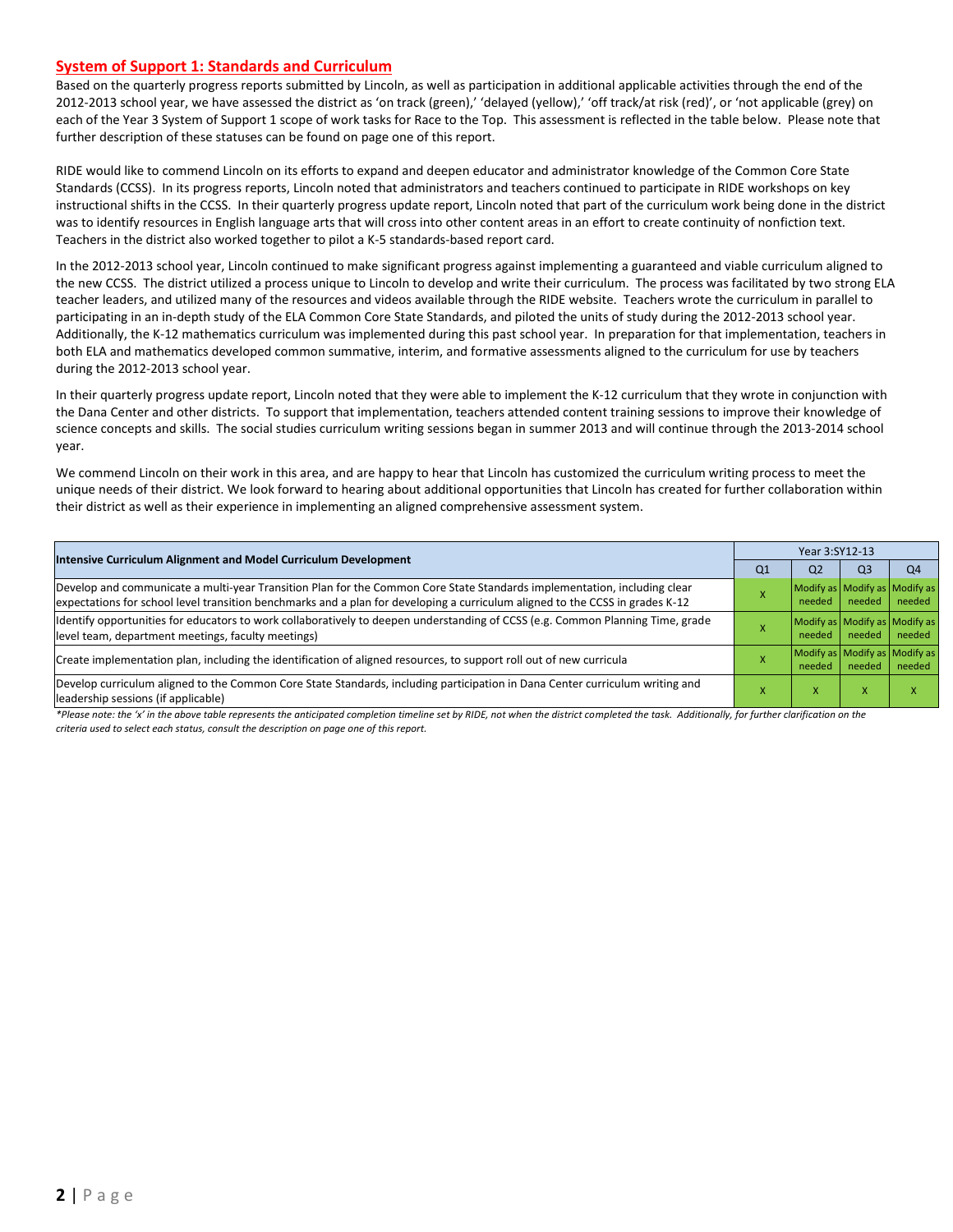#### **System of Support 2: Instructional Improvement Systems**

During the 2012-2013 school year, Lincoln chose to implement two of the four Race to the Top projects in System of Support 2 (Interim Assessments, and the Instructional Management System). Based on the quarterly progress reports submitted by Lincoln, as well as participation in additional applicable activities through the end of the 2012-2013 school year, we have assessed the district on each of the Year 3 scope of work tasks for those applicable projects.

During the 2012-2013 school year, Lincoln implemented the Formative Assessment online professional development modules. In preparation, central office, administrators, and two teacher leaders from each school attended the RIDE formative assessment orientation at the start of the school year. The multi-year implementation plan developed by the district called for all teachers to participate in the modules over the course of two years. Despite technical issues with accessing the modules, all elementary, middle and high school teachers participated to some degree in training modules and accompanying communities of practice. Additionally, in their quarterly progress update report, Lincoln noted that as curriculum is revised and rewritten, common formative assessments have been incorporated into the work.

Lincoln also implemented the fixed-form Interim Assessments during the 2012-2013 school year. The district administered the tests online to all grade levels in math and/or English language arts. In the quarterly CLO meetings, Lincoln discussed how their district overcame the initial infrastructure challenges experienced when administering the assessments. The district also noted that they learned from the experience, and felt that the assessments were valuable in preparing students to take the upcoming Partnership for the Assessment of Readiness for College and Careers (PARCC) assessment.

In addition to configuring the Instructional Management System (IMS) to provide educator access to both Interim Assessments and the Formative Assessment PD modules, Lincoln also uploaded curriculum at all grade levels into the IMS. The Director of Curriculum and the Director of Technology participated in all trainings offered by RIDE on both the Pinnacle and Exceed platforms.

In the upcoming school year, Lincoln has indicated that they will fully participate in the Data Use professional development. Additionally, we anticipate that Lincoln will continue to engage teachers in communities of practice around the Formative Assessment professional development series, and to administer the Interim Assessments to some degree. We look forward to hearing more about Lincoln's plans for implementing these new initiatives and deepening their engagement in the initiatives already implemented.

| <b>Instructional Management System (IMS)</b>                                                                                                                                                              |                                         | Year 3:SY12-13 |                |                |  |  |  |
|-----------------------------------------------------------------------------------------------------------------------------------------------------------------------------------------------------------|-----------------------------------------|----------------|----------------|----------------|--|--|--|
|                                                                                                                                                                                                           | Q <sub>1</sub>                          | Q <sub>2</sub> | Q <sub>3</sub> | Q <sub>4</sub> |  |  |  |
| Designate an LEA data steward to support decision making around data collections and systems implementation and to provide input<br>and feedback on data initiatives through designated representatives   | As needed As needed As needed As needed |                |                |                |  |  |  |
| Maintain data quality standards of local student information systems and upload local assessment data and program information as<br>required by RIDE in a timely manner                                   |                                         | $\lambda$      |                |                |  |  |  |
| Following RIDE training, LEA Administrative Users and LEA Trainers configure the IMS for educator use and to provide end users with<br>access and training needed to utilize the IMS for daily activities |                                         | ⋏              |                |                |  |  |  |
| Deepen the understanding and use of the IMS among all educators                                                                                                                                           |                                         | $\lambda$      |                |                |  |  |  |

| Interim Assessments (accessed via the Instructional Management System)                                                                                                                  | Year 3:SY12-13                |                               |                       |                |  |  |
|-----------------------------------------------------------------------------------------------------------------------------------------------------------------------------------------|-------------------------------|-------------------------------|-----------------------|----------------|--|--|
|                                                                                                                                                                                         | Q <sub>1</sub>                | Q <sub>2</sub>                | Q3                    | O <sub>4</sub> |  |  |
| Develop protocols or expectations regarding the use of interim assessment to inform instruction including timelines for<br>administration and process for scoring and reporting results |                               |                               |                       |                |  |  |
| Send LEA-determined facilitators to RIDE provided training on both the Fixed-Form assessment tool and the test-building tool                                                            | <b>Fixed Form</b>             | <b>Test</b><br><b>Builder</b> |                       |                |  |  |
| Train of educators in the LEA on the administration and use of interim assessments utilizing RIDE-trained facilitators                                                                  |                               | x                             |                       |                |  |  |
| Administration of Interim Assessments in selected grades and content area(s)                                                                                                            | $1st$ Fixed                   | $2nd$ Fixed                   | 3 <sup>rd</sup> Fixed |                |  |  |
|                                                                                                                                                                                         | Form Test Form Test Form Test |                               |                       |                |  |  |

| 'Data Use' Professional Development                                                                                                           |                | Year 3:SY12-13 |                |                   |  |  |  |
|-----------------------------------------------------------------------------------------------------------------------------------------------|----------------|----------------|----------------|-------------------|--|--|--|
|                                                                                                                                               | Q <sub>1</sub> | Q <sub>2</sub> | Q <sub>3</sub> | Q <sub>4</sub>    |  |  |  |
| In coordination with RIDE, select 'Data Use' training dates for each cohort of schools, as applicable                                         |                |                |                | Year <sub>2</sub> |  |  |  |
| Identify and provide RIDE with the leadership team members from each school who will participate in Year 2 training cohorts, as<br>applicable |                |                |                | Year <sub>2</sub> |  |  |  |
| Following 'Data Use' professional development, identify district and school practices to sustain and deepen data use and<br>collaboration     | Year 1         | Year 1         | Year 1         | Year 1            |  |  |  |

\* Please note that, for this project, 'year 1' refers to cohort 1 taking place during the 2012-2013 school year, and 'Year 2' refers to cohort 2 taking place during the 2013-2014 school year.

| [Formative Assessment Professional Development Modules (accessed via the Instructional Management System)        |                | Year 3:SY12-13 |                                 |           |  |  |  |
|------------------------------------------------------------------------------------------------------------------|----------------|----------------|---------------------------------|-----------|--|--|--|
|                                                                                                                  | Q <sub>1</sub> | Q <sub>2</sub> | Q <sub>3</sub>                  | <b>O4</b> |  |  |  |
| ldentify facilitators who will support the implementation of formative assessment practices in daily instruction |                |                |                                 | SY13-14   |  |  |  |
| Coordinate participation of educators in training modules and communities of practice                            |                |                | SY12-13 SY12-13 SY12-13 SY13-14 |           |  |  |  |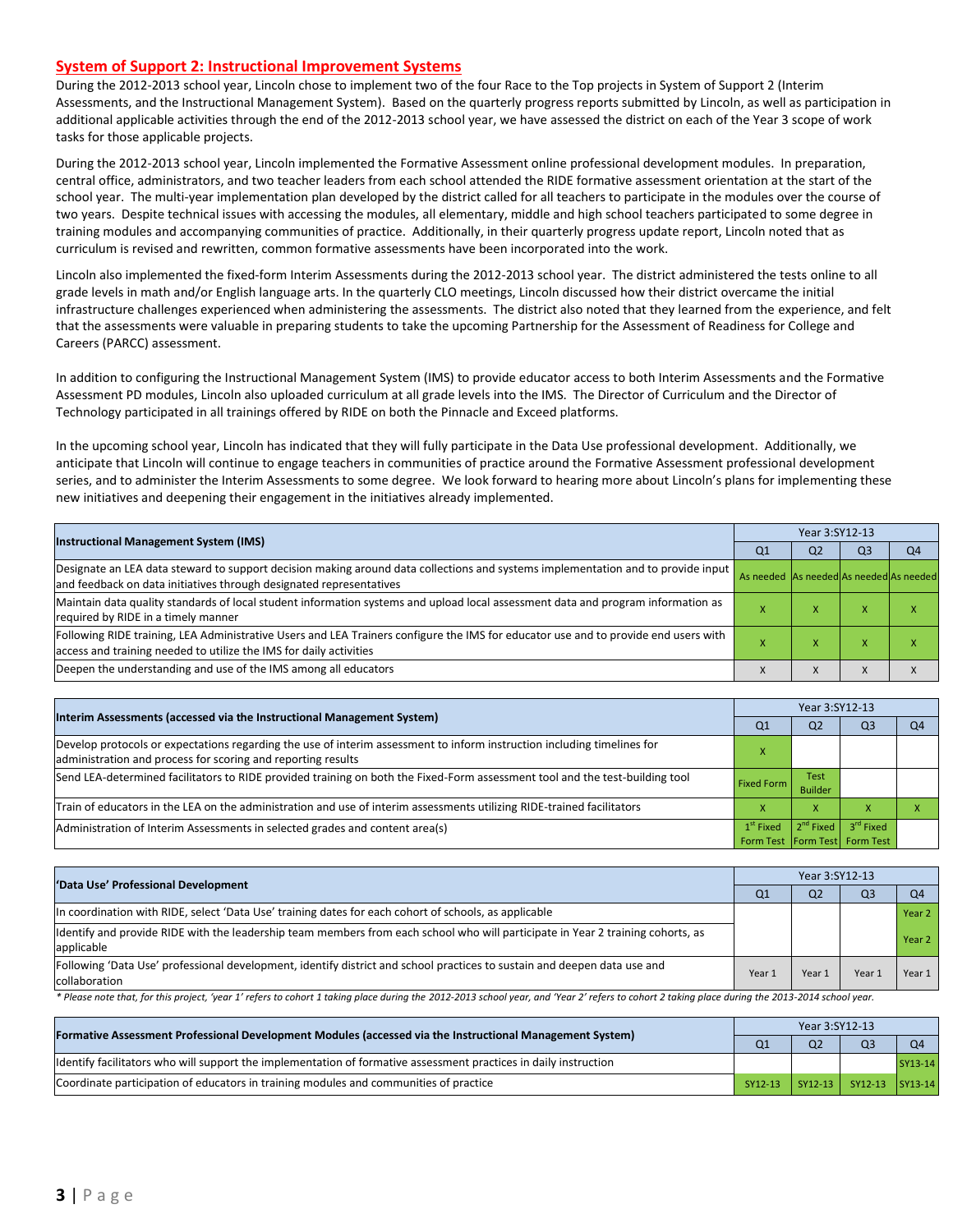#### **System of Support 3: Educator Effectiveness**

During the 2012-2013 school year, Lincoln fully implemented all components of System of Support 3 - the Rhode Island model for teacher and building administrator evaluations; and final effectiveness ratings for all teachers and building administrators have been submitted to RIDE using the Educator Performance and Support System (EPSS). Based on the quarterly progress reports submitted by Lincoln, as well as participation in additional applicable activities through the end of the 2012-2013 school year, we have assessed the district on each of the Year 3 scope of work tasks for Educator Evaluation.

To support the educator evaluation implementation process, Lincoln utilized their Intermediary Service Provider (ISP) to provide support sessions for district educators on topics such as revisions that were made to the model as well as the Educator Performance and Support System. The ISP also met regularly with the joint evaluation team to provide support and professional development in each component of the model. In the Collaborative Learning for Outcomes meeting, Lincoln noted that they decided as a district not to use the Educator Performance and Support System (EPSS) for the full evaluation process; rather, the district chose to include only the final ratings in the EPSS for this year and will provide more robust training for teachers and building administrators in the upcoming school year.

During the 2012-2013 school year, all applicable Lincoln administrators attended teacher and building administrator evaluator trainings. In their quarterly progress update report, Lincoln noted that all central office, administrators, and teacher leaders attended module training together to ensure calibration across the district. RIDE is also pleased to note that teachers and evaluators within the district participated in supplemental activities, such as Student Learning Objective workshops and the FFTPS calibration videos. We hope that participants found these supports helpful in increasing comfort with the evaluation process. District administrators have attended and/or registered for applicable summer 2013 training. Looking ahead, RIDE would like to remind the district of their responsibility to ensure that all personnel responsible for evaluating both teachers and building administrators participate in applicable training activities.

As we enter into the final year of the Race to the Top grant, RIDE encourages Lincoln to continue to engage their CLO peers in thinking about continuous support for evaluation implementation, as well as how evaluation data is being used to identify professional development needs.

|                                                                                                                                                                                                      |                               |                | Year 3:SY12-13                             |                                  |  |  |
|------------------------------------------------------------------------------------------------------------------------------------------------------------------------------------------------------|-------------------------------|----------------|--------------------------------------------|----------------------------------|--|--|
| <b>Educator Evaluation</b>                                                                                                                                                                           | Q <sub>1</sub>                | Q <sub>2</sub> | Q <sub>3</sub>                             | Q4                               |  |  |
| Participate in educator evaluation model design, development and refinement feedback opportunities                                                                                                   | x                             | x              | $\mathsf{x}$                               | $\mathsf{x}$                     |  |  |
| Identify District Evaluation Committee members, responsible for monitoring the implementation of the system and providing<br>recommendations to LEA leadership teams                                 |                               |                |                                            | x                                |  |  |
| ldentify individuals who will serve as primary and, if applicable, secondary/complementary evaluators                                                                                                |                               |                |                                            | $\mathsf{X}$                     |  |  |
| Send all required evaluators to RIDE-provided evaluator training on model; Send evaluators and system administrators to training on<br>the Educator Performance Support System (EPSS) data system    |                               |                | Mid-year<br>half-day<br>training           | Mid-year<br>half-day<br>training |  |  |
| Examine LEA Policies and Contracts for Challenges; where applicable, consider memorandums of understanding or contract renewal<br>language which will support district implementation of evaluations | x                             | x              | X                                          | X                                |  |  |
| Create a plan for the appropriate use of funds to support implementation of educator evaluation system                                                                                               |                               |                |                                            | X                                |  |  |
| Complete required components of RI Model for educator and building administrator evaluations                                                                                                         | SLO <sub>s</sub> and<br>Goals | Midyear        | Midyear<br>Conference Conference Summative | <b>EOY Report</b><br>&<br>rating |  |  |
| Submit evaluation data and documentation (e.g. component and summative level ratings, verified rosters); provide other requested<br>information to support RIDE research and system improvement      | $\mathsf{x}$                  | X              | $\mathsf{x}$                               | X                                |  |  |
| Use Evaluation Data to identify individual and school/district-wide professional development needs and act on those needs                                                                            |                               |                | X                                          | X                                |  |  |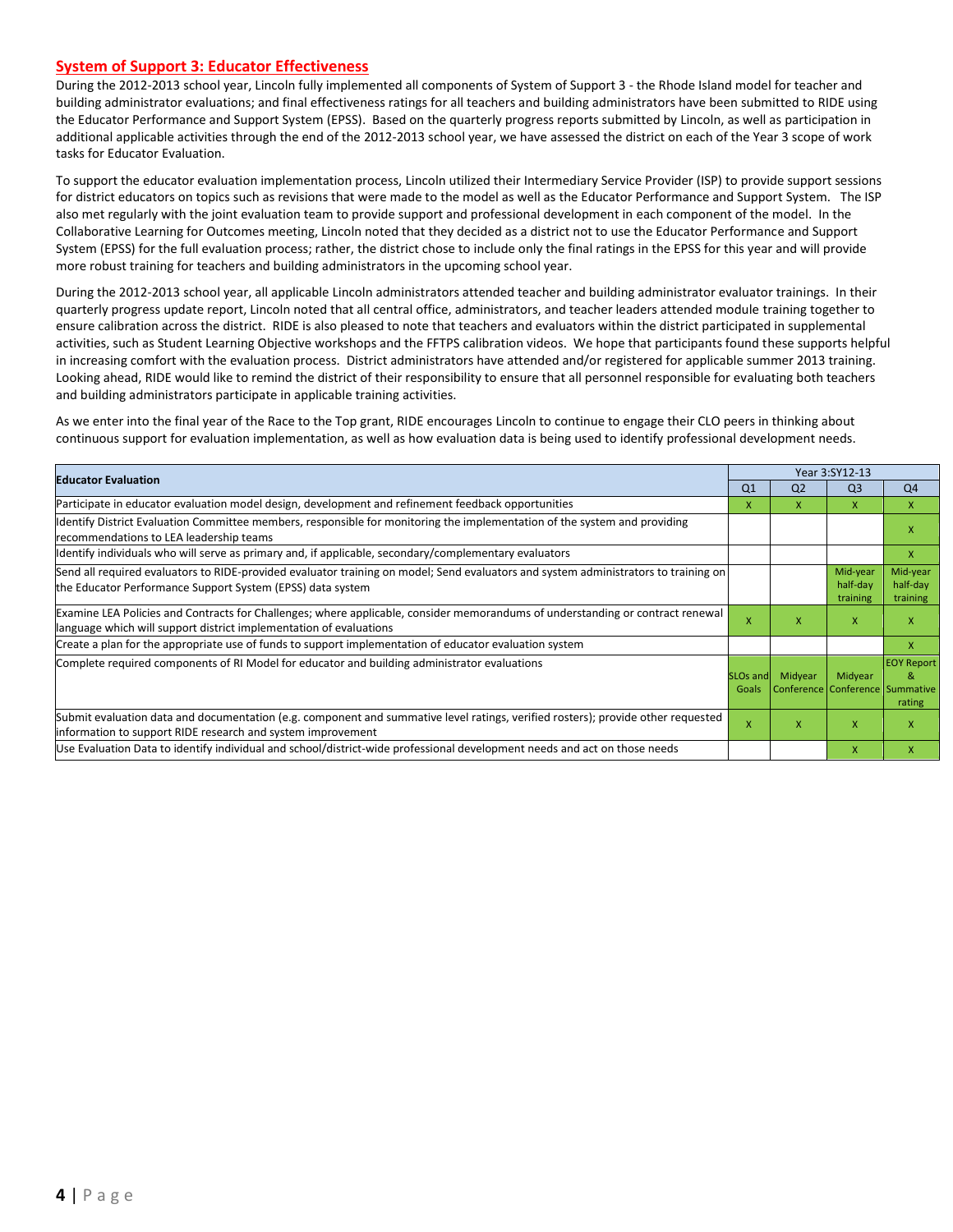#### **System of Support 4: Human Capital Development**

During the 2012-2013 school year, Lincoln participated fully in the Beginning Teacher Induction program. Based on the quarterly progress reports submitted by Lincoln, as well as participation in additional applicable activities through the end of the 2012-2013 school year, we have assessed the district on each of the Year 3 scope of work tasks for Beginning Teacher Induction. Additionally, Lincoln has continued their utilization of SchoolSpring for recruitment of staff on an as needed basis.

During the 2012-2013 school year, Lincoln released two teachers to serve as full-time RIDE Induction Coaches, supporting the district's five beginning teachers.

In the upcoming CLO sessions, RIDE looks forward to engaging in a deeper conversation around the revisions that Lincoln and other LEAs have made to their hiring policies, timelines, and processes in order to support broader human capital initiatives including recruitment of highly qualified and diverse candidates and providing data-driven induction support to beginning teachers.

| <b>Beginning Teacher Induction</b>                                                                                                                                                       |                | Year 3:SY12-13 |                |                |  |  |  |  |
|------------------------------------------------------------------------------------------------------------------------------------------------------------------------------------------|----------------|----------------|----------------|----------------|--|--|--|--|
|                                                                                                                                                                                          | Q <sub>1</sub> | Q <sub>2</sub> | O <sub>3</sub> | Q <sub>4</sub> |  |  |  |  |
| If applicable, recommend potential Induction Coaches to RIDE                                                                                                                             |                |                |                |                |  |  |  |  |
| Review and revise hiring policies, timelines and processes in order to support appropriate and timely projections for anticipated hires<br>requiring induction coach services            |                |                |                |                |  |  |  |  |
| Provide RIDE with list of beginning teachers who will receive Induction Coach support in a timely manner in order to ensure that all<br>beginning teachers have coaching                 | $\mathbf x$    |                |                |                |  |  |  |  |
| Participate in RIDE-provided information opportunities in order to learn about induction coach program                                                                                   |                |                |                |                |  |  |  |  |
| Provide feedback to RIDE on the development and integration of existing mentorship programs into a sustainable, instructionally-<br>focused state or district-wide Induction Coach model |                |                |                |                |  |  |  |  |

The contents of this report were developed under a Race to the Top grant from the U.S. Department of Education. However, those contents do not necessarily represent the policy of the U.S. Department of Education, and you should not assume endorsement by the Federal Government.